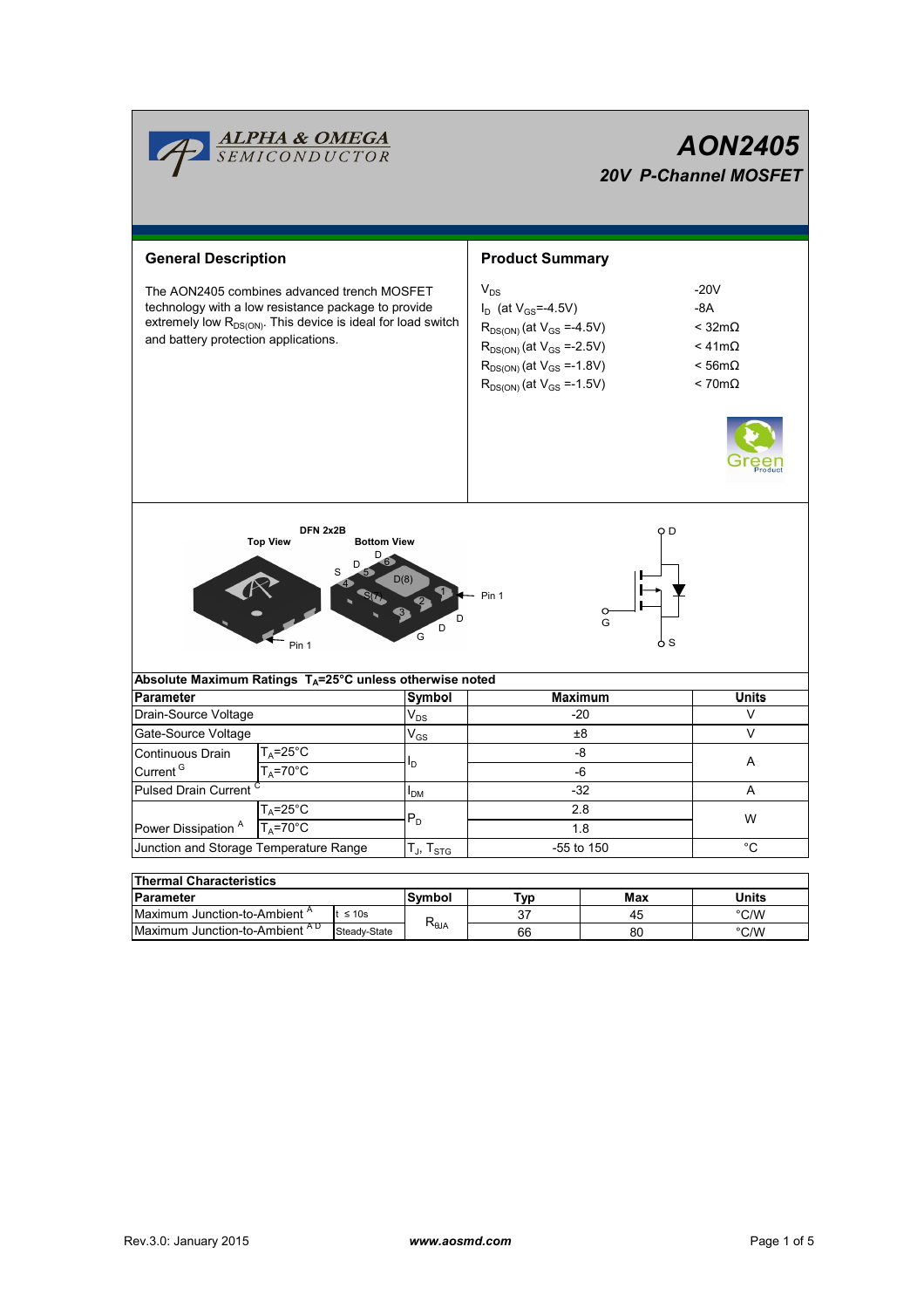

#### **Electrical Characteristics (TJ=25°C unless otherwise noted)**

| <b>Symbol</b>                | <b>Parameter</b>                                               | <b>Conditions</b>                                   | Min     | <b>Typ</b>     | <b>Max</b>   | <b>Units</b> |  |  |  |  |  |
|------------------------------|----------------------------------------------------------------|-----------------------------------------------------|---------|----------------|--------------|--------------|--|--|--|--|--|
| <b>STATIC PARAMETERS</b>     |                                                                |                                                     |         |                |              |              |  |  |  |  |  |
| $\mathsf{BV}_{\mathsf{DSS}}$ | Drain-Source Breakdown Voltage                                 | $I_D = -250 \mu A$ , $V_{GS} = 0V$                  | $-20$   |                |              | $\vee$       |  |  |  |  |  |
| $I_{DSS}$                    | Zero Gate Voltage Drain Current                                | $V_{DS}$ =-20V, $V_{GS}$ =0V<br>$T_i = 55^{\circ}C$ |         |                | $-1$<br>$-5$ | $\mu$ A      |  |  |  |  |  |
| $I_{\rm GSS}$                | Gate-Body leakage current                                      | $V_{DS}$ =0V, $V_{GS}$ = $\pm$ 8V                   |         |                | ±100         | nA           |  |  |  |  |  |
| $V_{GS(th)}$                 | Gate Threshold Voltage                                         | $V_{DS} = V_{GS}$ , $I_D = -250 \mu A$              | $-0.3$  | $-0.65$        | $-0.9$       | V            |  |  |  |  |  |
| $I_{D(ON)}$                  | On state drain current                                         | $V_{GS}$ =-4.5V, $V_{DS}$ =-5V                      | $-32$   |                |              | A            |  |  |  |  |  |
| $R_{DS(ON)}$                 |                                                                | $V_{GS} = -4.5V$ , $I_D = -8A$                      |         | 26             | 32           |              |  |  |  |  |  |
|                              |                                                                | $T_{\rm J}$ =125°C                                  |         | 35             | 43           | $m\Omega$    |  |  |  |  |  |
|                              | Static Drain-Source On-Resistance                              | $V_{GS}$ =-2.5V, $I_D$ =-5A                         |         | 32             | 41           | $m\Omega$    |  |  |  |  |  |
|                              |                                                                | $V_{GS}$ =-1.8V, $I_D$ =-2A                         |         | 41             | 56           | $m\Omega$    |  |  |  |  |  |
|                              |                                                                | $V_{GS}$ =-1.5V, $I_D$ =-2A                         |         | 46             | 70           | $m\Omega$    |  |  |  |  |  |
| $g_{FS}$                     | Forward Transconductance                                       |                                                     | 23      |                | S            |              |  |  |  |  |  |
| $V_{SD}$                     | Diode Forward Voltage                                          |                                                     | $-0.62$ | -1             | V            |              |  |  |  |  |  |
| $I_{\rm S}$                  | Maximum Body-Diode Continuous Current                          |                                                     |         | $-4.5$         | A            |              |  |  |  |  |  |
|                              | <b>DYNAMIC PARAMETERS</b>                                      |                                                     |         |                |              |              |  |  |  |  |  |
| $C_{\mathsf{iss}}$           | <b>Input Capacitance</b>                                       |                                                     |         | 1025           |              | pF           |  |  |  |  |  |
| $C_{\rm oss}$                | Output Capacitance                                             | $V_{GS}$ =0V, $V_{DS}$ =-10V, f=1MHz                |         | 167            |              | pF           |  |  |  |  |  |
| $C_{\rm rss}$                | Reverse Transfer Capacitance                                   |                                                     |         | 119            |              | pF           |  |  |  |  |  |
| R <sub>g</sub>               | Gate resistance                                                | $V_{GS}$ =0V, $V_{DS}$ =0V, f=1MHz                  |         | 11             |              | Ω            |  |  |  |  |  |
|                              | <b>SWITCHING PARAMETERS</b>                                    |                                                     |         |                |              |              |  |  |  |  |  |
| $Q_g$                        | <b>Total Gate Charge</b>                                       |                                                     |         | 13             | 18           | nC           |  |  |  |  |  |
| $Q_{gs}$                     | Gate Source Charge                                             | $V_{GS}$ =-4.5V, $V_{DS}$ =-10V, $I_D$ =-8A         |         | $\overline{2}$ |              | nC           |  |  |  |  |  |
| $\mathbf{Q}_{\text{gd}}$     | Gate Drain Charge                                              |                                                     |         | 3.4            |              | nC           |  |  |  |  |  |
| $t_{D(0n)}$                  | Turn-On DelayTime                                              |                                                     |         | $\overline{7}$ |              | ns           |  |  |  |  |  |
| $\mathfrak{t}_{\mathsf{r}}$  | Turn-On Rise Time<br>$V_{GS}$ =-4.5V, $V_{DS}$ =-10V,          |                                                     |         | 28             |              | ns           |  |  |  |  |  |
| $t_{D(off)}$                 | $R_1 = 1.25\Omega$ , $R_{GEN} = 3\Omega$<br>Turn-Off DelayTime |                                                     |         | 95             |              | ns           |  |  |  |  |  |
| $t_f$                        | <b>Turn-Off Fall Time</b>                                      |                                                     |         | 46             |              | ns           |  |  |  |  |  |
| $\mathsf{t}_{\mathsf{rr}}$   | Body Diode Reverse Recovery Time                               | $I_F$ =-8A, dl/dt=100A/ $\mu$ s                     |         | 15             |              | ns           |  |  |  |  |  |
| $\mathsf{Q}_{\text{rr}}$     | Body Diode Reverse Recovery Charge                             | $I_F$ =-8A, dl/dt=100A/us                           |         | 4              |              | nC           |  |  |  |  |  |

A. The value of R<sub>θJA</sub> is measured with the device mounted on 1in<sup>2</sup> FR-4 board with 2oz. Copper, in a still air environment with T<sub>A</sub> =25°C. The Power dissipation P<sub>DSM</sub> is based on R <sub>θJA</sub> t  $\leq$  10s value and the maximum allowed junction temperature of 150°C. The value in any given

application depends on the user's specific board design.<br>B. The power dissipation P<sub>D</sub> is based on T<sub>J(MAX)</sub>=150°C, using junction-to-case thermal resistance, and is more useful in setting the upper<br>dissipation limit for c

C. Repetitive rating, pulse width limited by junction temperature  $T_{J(MAX)}$ =150°C. Ratings are based on low frequency and duty cycles to keep initial  $T_J = 25^\circ$  C.

D. The  $R_{\theta JA}$  is the sum of the thermal impedance from junction to case  $R_{\theta JC}$  and case to ambient.

E. The static characteristics in Figures 1 to 6 are obtained using <300µs pulses, duty cycle 0.5% max.<br>F. These curves are based on the junction-to-case thermal impedance which is measured with the device mounted to a larg a maximum junction temperature of T<sub>J(MAX)</sub>=150°C. The SOA curve provides a single pulse rating.<br>G. The maximum current rating is package limited.

H. These tests are performed with the device mounted on 1 in<sup>2</sup> FR-4 board with 2oz. Copper, in a still air environment with T<sub>A</sub>=25°C.

THIS PRODUCT HAS BEEN DESIGNED AND QUALIFIED FOR THE CONSUMER MARKET. APPLICATIONS OR USES AS CRITICAL COMPONENTS IN LIFE SUPPORT DEVICES OR SYSTEMS ARE NOT AUTHORIZED. AOS DOES NOT ASSUME ANY LIABILITY ARISING OUT OF SUCH APPLICATIONS OR USES OF ITS PRODUCTS. AOS RESERVES THE RIGHT TO IMPROVE PRODUCT DESIGN, FUNCTIONS AND RELIABILITY WITHOUT NOTICE.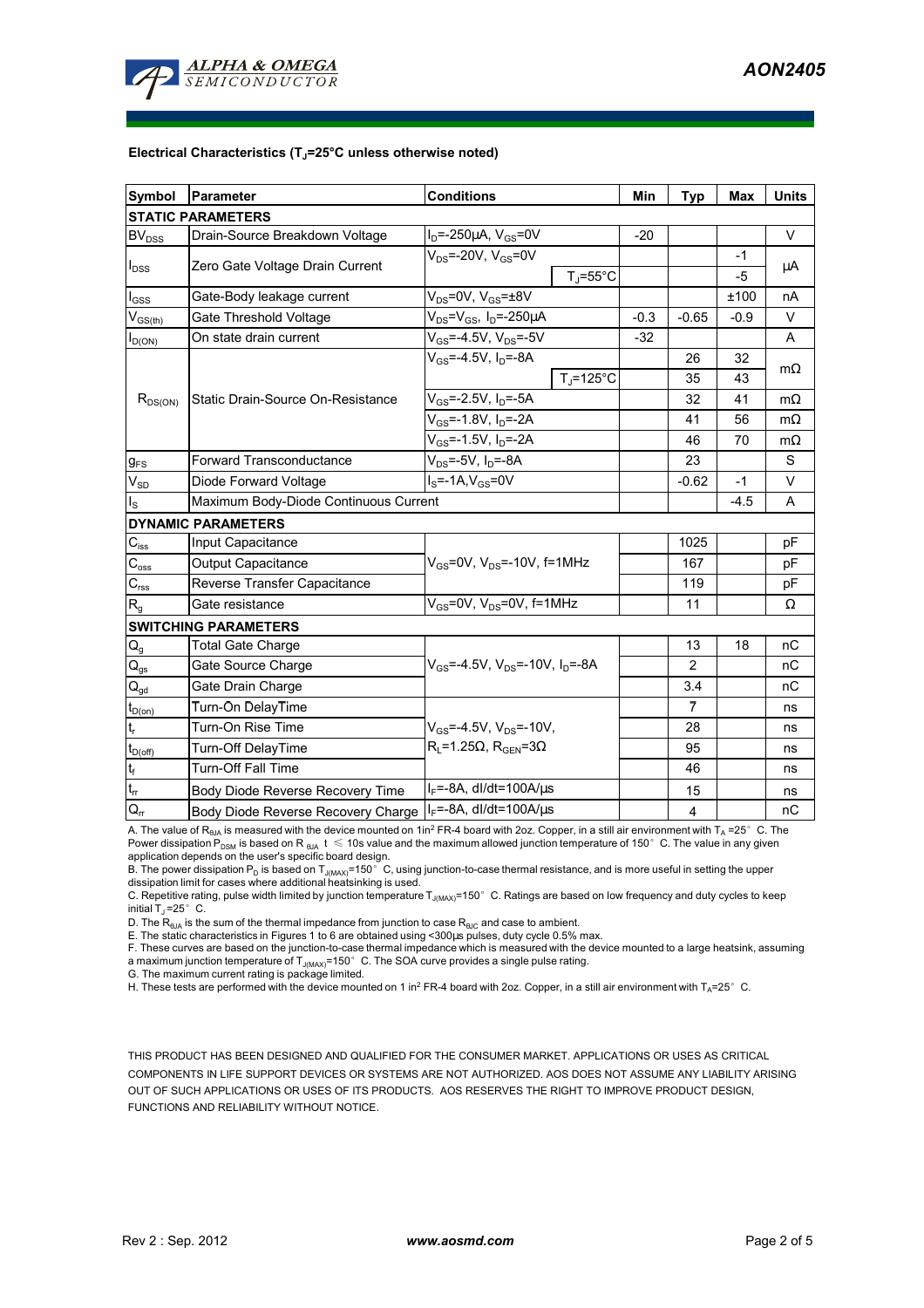

## **TYPICAL ELECTRICAL AND THERMAL CHARACTERISTICS**

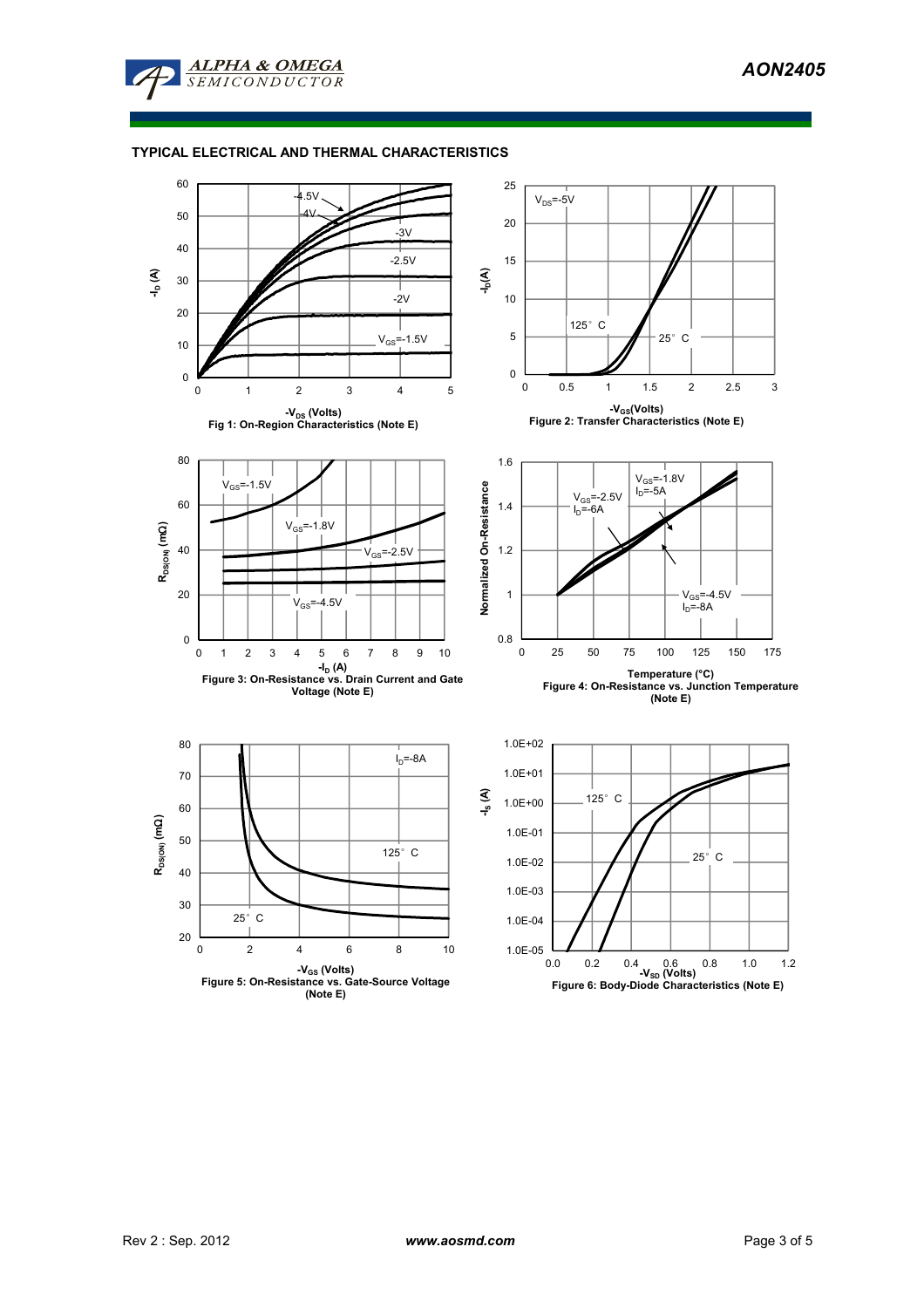

## **TYPICAL ELECTRICAL AND THERMAL CHARACTERISTICS**